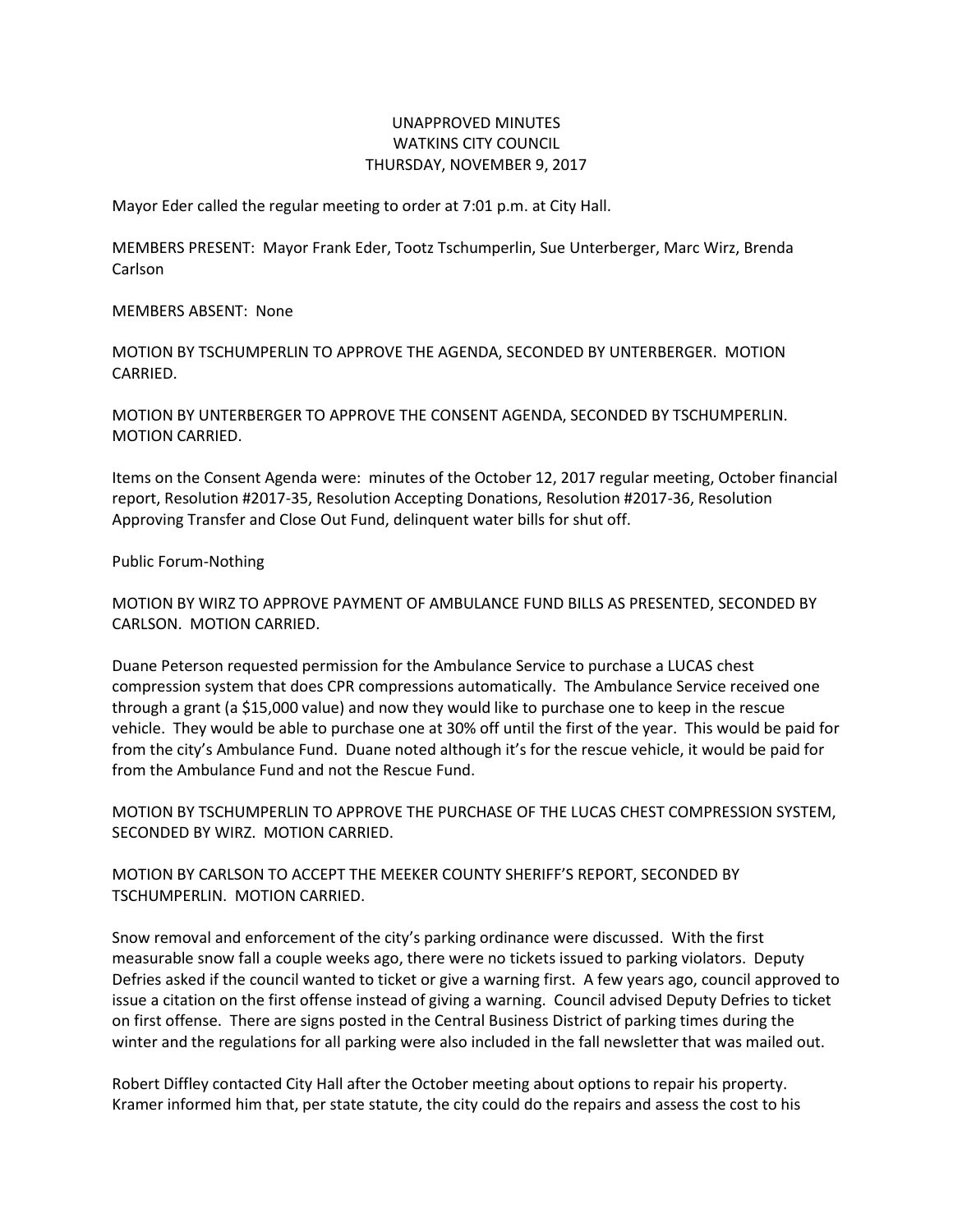property taxes for up to five years at 8% interest. Attorney fees and other costs could be assessed as well. He asked to be put on the November agenda to discuss with the council. Mr. Diffley was not present at the meeting and now has the property for sale on Craigslist. Carlson noted she was not in favor of the city repairing. Council discussed giving another month to see if it sells. Unterberger noted the city still needs to decide what to do if it doesn't sell. Wirz questioned if there was a process of dealing with houses like these and if the city attorney would have something like this. Council agreed Mr. Diffley is not responding and the city needs to know what its options are. Kramer will contact the city attorney and update at the next meeting.

Increasing water and sewer rates was discussed. Council discussed doing small increases to build up funds for future replacement of equipment. After discussion, council agreed to increase water rates and sewer rates 1% in 2018. This would increase the water rate from \$7.55 per thousand gallons to \$7.63 and sewer rate from \$11.83 per thousand to \$11.95. The base rates would remain the same.

MOTION BY TSCHUMPERLIN TO INCREASE WATER AND SEWER RATES ONE PERCENT EACH EFFECTIVE JANUARY 1, 2018, SECONDED BY CARLSON. MOTION CARRIED.

A few months ago, Representative Dean Urdahl attended a meeting and asked if the city was considering any projects, as he chairs the bonding committee and the next Legislative session will be a bonding session. Kramer asked if council would be interested in pursuing possible funding for a new water tower through the state bonding bill. Discussion was held on the low water pressure in some areas of the city, especially Glenshire Estates. A new, taller water tower would alleviate this problem. The engineer's estimate for a new tower is \$750,000. Wirz asked if there was a chance the city might get partial funding and would need to come up with the balance. What would the city do in that case?

## MOTION BY CARLSON TO PROCEED WITH INVESTIGATION OF A NEW TOWER AND FUNDING THROUGH THE STATE BONDING BILL PROCESS, SECONDED BY TSCHUMPERLIN. MOTION CARRIED.

Warning siren- Council advised to have quotes available at the January meeting so a siren can be ordered and installed before severe weather season.

There is a property in town that has installed sheet steel siding and roofing material on an accessory building, which is not allowed per the Zoning Ordinance. This type of material is only allowed if the building is less than 120 square feet. The land use permit specifically stated the siding must be lap siding to match the house and have a shingled roof. After this was brought to the city's attention and before the project was complete, the city sent the owner a letter notifying him that type of siding he was using was not acceptable and needed to be removed and replaced with residential siding material and shingles. The letter allowed 30 days to bring into compliance. A second letter was sent after the deadline, advising the owner that if he didn't comply, the city would have no choice but to turn the matter over to the County Attorney for prosecution of the violation. There has been no response from the owner, and the building is still out of compliance. Council agreed it had to stand by its ordinance.

MOTION BY UNTERBERGER TO TURN THE MATTER OVER TO THE MEEKER COUNTY ATTORNEY, SECONDED BY WIRZ. MOTION CARRIED.

Council discussed a model Right-of-Way ordinance from the League of MN Cities. The city doesn't have anything in place to regulate its rights-of-way at this time. The city attorney is reviewing the draft as